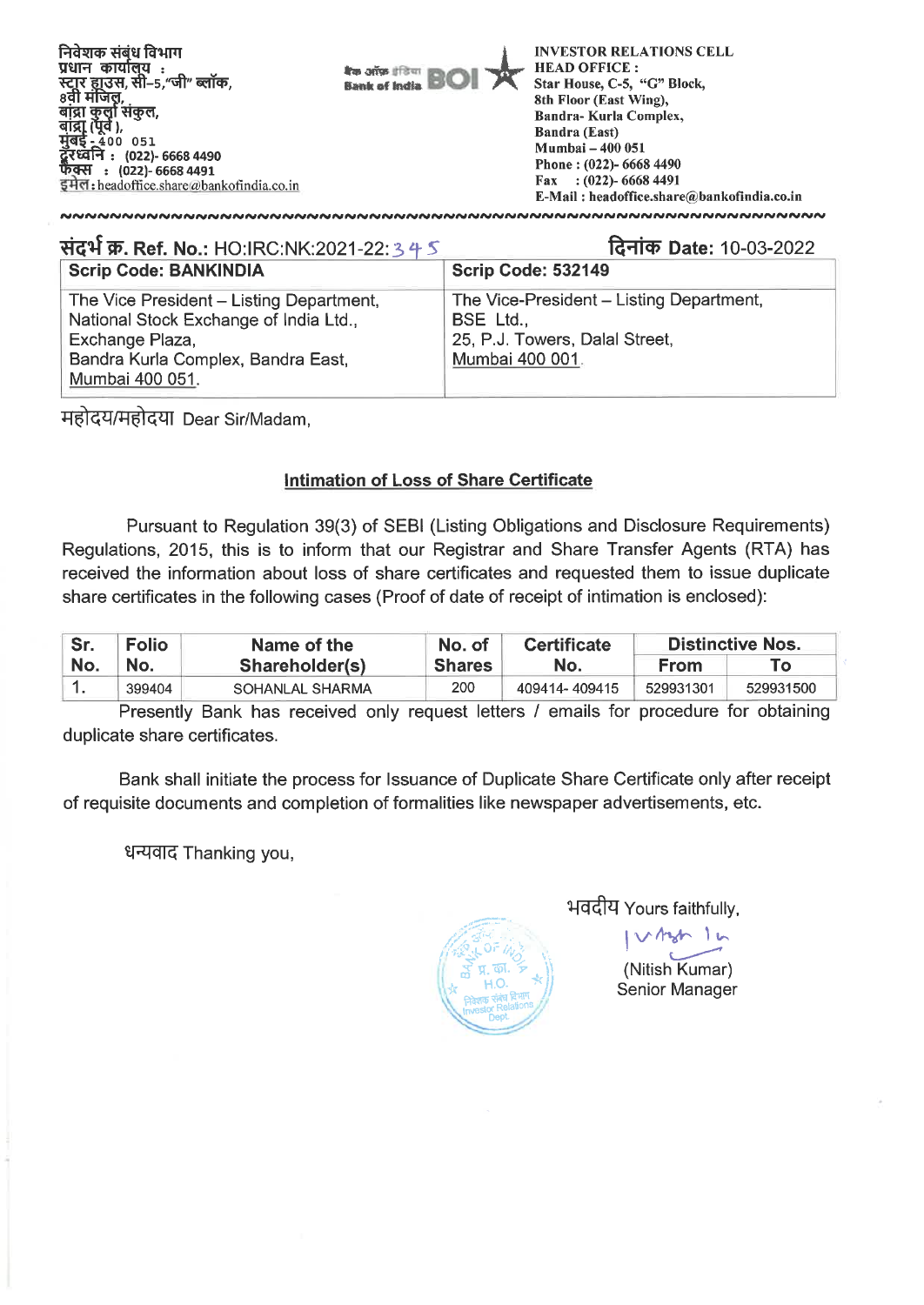| From:               | bssduplicate@bigshareonline.com                                                |
|---------------------|--------------------------------------------------------------------------------|
| Sent:               | 09 March 2022 17:35                                                            |
| To:                 | Rajesh Venkataraj Upadhya; Investor Relations Department                       |
| Cc:                 | ganesh@bigshareonline.com; jibu@bigshareonline.com;                            |
|                     | bhagwan@bigshareonline.com; Bssduplicate@Bigshareonline.Com                    |
| Subject:            | Duplicate Share Intimations Received On: 20220309 BANK OF INDIA - EQUITY Folio |
|                     | no: 399404                                                                     |
| <b>Attachments:</b> | 566125.pdf                                                                     |

CAUTION: This email originated from a source outside Bank of India. Do not click or links or open attachments unless you recognize the sender and you know the content is safe

Caution: This email originated from a source outside Bank of India. Do not click on links or open attachments unless you recognize the sender bssduplicate@bigshareonline.comand you know the content is safe.You are also advised to verify the sender email bssduplicate@bigshareonline.comand avoid replying to any suspicious email.

## Dear Sir/Ma'am,

Please be informed that in terms of the provisions of the SEBI (LODR) Regulations, 2015, the Company is required to submit information regarding loss of share certificates and issue of duplicate certificates, to the stock exchange within two days of its getting information. Further, the said intimation has to be filed only through the mode of NEAPS filing for NSE and on listing.bseindia.com for BSE and not via hard copy submission.

Accordingly, we are sharing herewith the receipt of the following request for loss of share certificate of the Company by shareholders, to enable you to comply with the said regulatory requirement within the timelines prescribed.

| Client Name                   | Cert. No |           |           |        | Quantity | <b>Name</b>       | JH | JH 2 |
|-------------------------------|----------|-----------|-----------|--------|----------|-------------------|----|------|
| <b>BANK OF INDIA - EQUITY</b> | 409414   | 529931301 | 529931400 | 399404 | 100      | i SOHANLAL SHARMA |    |      |
| <b>BANK OF INDIA - EQUITY</b> | 409415   | 529931401 | 529931500 | 399404 | 100      | SOHANLAL SHARMA   |    |      |

Should you have any queries in respect of the aforesaid instruction kindly revert back.

Regards,

Bigshare Services Pvt. Ltd.